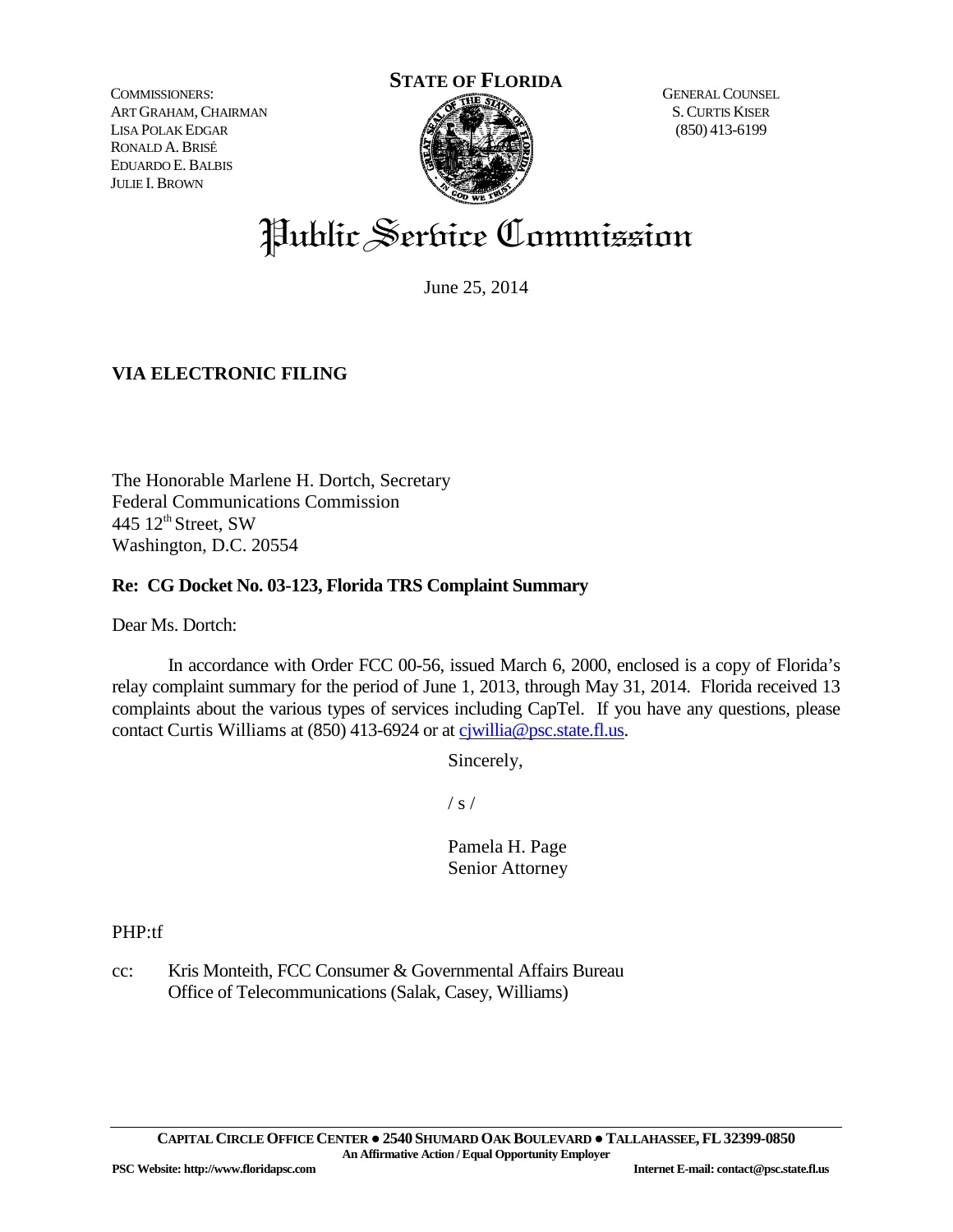The Honorable Marlene H. Dortch, Secretary Annual Florida Relay Consumer Complaint Log Page 2

# **Florida FCC 2013 – 2014 Complaint Log**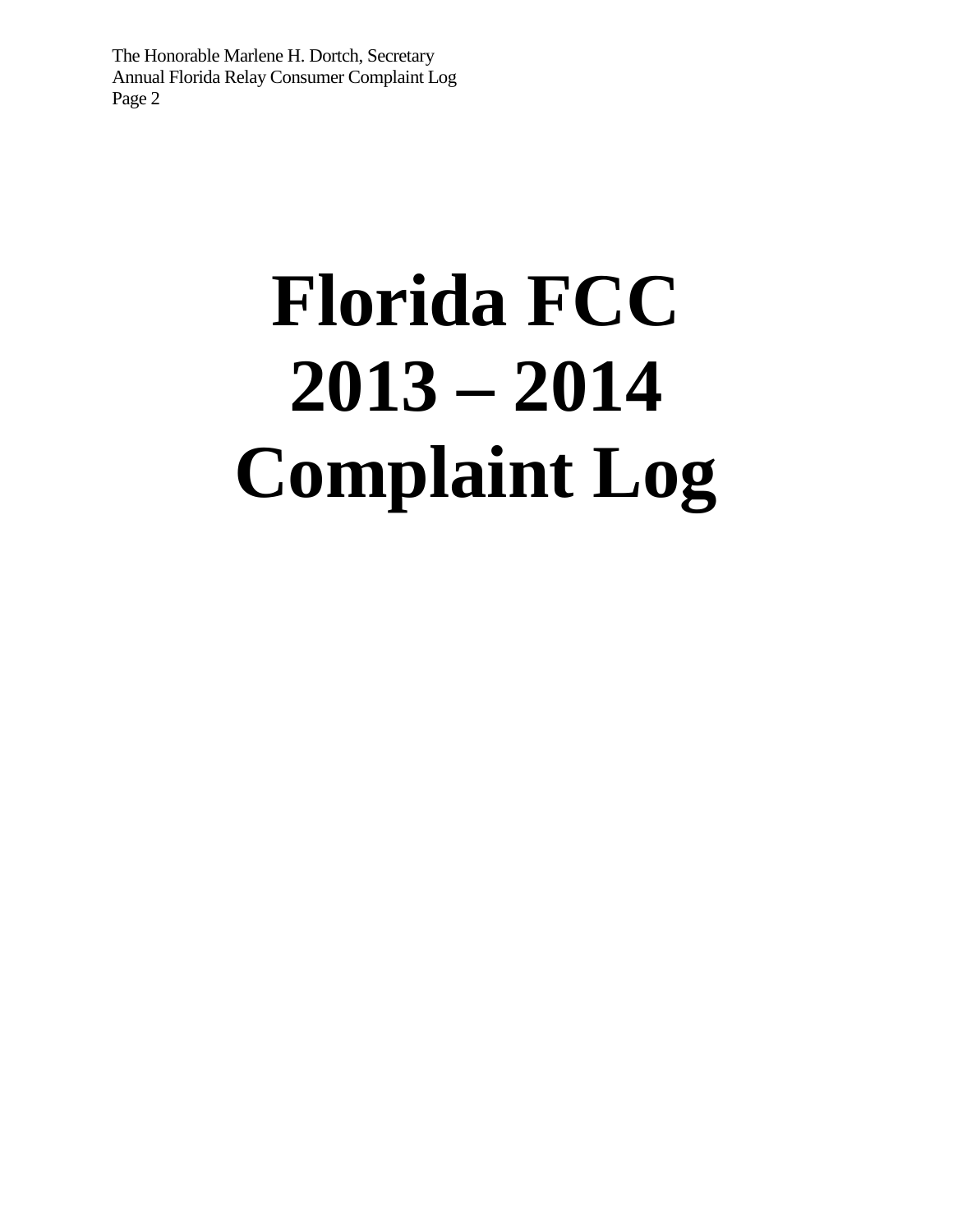The Honorable Marlene H. Dortch, Secretary Annual Florida Relay Consumer Complaint Log Page 3

# **Complaints Made To AT&T**

#### Complaint Tracking for FL (6/1/2013-5/31/14). Total Customer Contacts: 13

| No.              | <b>Date of Complaint</b> | <b>Nature of Complaint</b>                                          | <b>Date of Resolution</b> | <b>Explanation of Resolution</b>                             |
|------------------|--------------------------|---------------------------------------------------------------------|---------------------------|--------------------------------------------------------------|
| 1                | 6/1/13                   | Customer complained that                                            | 6/1/13                    | Apologized and advised that                                  |
|                  |                          | he/she had to wait a long time to<br>reach a Communications         |                           | AT&T would forward to the<br>technical team.                 |
|                  |                          | Assistant (CA).                                                     |                           |                                                              |
| $\overline{2}$   | 6/2/13                   | Customer complained the                                             | 6/2/13                    | Apologized and explained                                     |
|                  |                          | captionists are spelling her name                                   |                           | how captions are created,                                    |
|                  |                          | incorrectly.                                                        |                           | and suggested the customer                                   |
|                  |                          |                                                                     |                           | spell the name during the<br>call so the captionist will use |
|                  |                          |                                                                     |                           | the correct spelling.                                        |
| 3                | 6/8/13                   | Customer complained there was                                       | 6/8/13                    | Apologized and educated                                      |
|                  |                          | silence at the beginning of 1-line                                  |                           | customer that it will be                                     |
|                  |                          | captioned calls.                                                    |                           | normal to experience a brief                                 |
|                  |                          |                                                                     |                           | muted time while CapTel is<br>establishing the connection.   |
| $\overline{4}$   | 10/10/13                 | Customer complained that                                            | 10/10/13                  | Apologized for the                                           |
|                  |                          | he/she had to wait a long time to                                   |                           | customer's inconvenience.                                    |
|                  |                          | reach a Communications                                              |                           |                                                              |
|                  |                          | Assistant (CA).                                                     |                           |                                                              |
| 5                | 11/26/13                 | Customer complained the CA                                          | 11/26/13                  | Apologized for the<br>inconvenience and assured              |
|                  |                          | was not transparent.                                                |                           | the customer the CA's                                        |
|                  |                          |                                                                     |                           | manager would follow up                                      |
|                  |                          |                                                                     |                           | accordingly.                                                 |
| 6                | 2/10/14                  | Customer reported the CA was                                        | 2/20/14                   | Apologized and arranged for                                  |
|                  |                          | not captioning the correct words<br>and there were accuracy issues. |                           | a call back from a<br>supervisor. Supervisor also            |
|                  |                          |                                                                     |                           | coached CA and is                                            |
|                  |                          |                                                                     |                           | performing additional                                        |
|                  |                          |                                                                     |                           | monitoring.                                                  |
| $\boldsymbol{7}$ | 3/17/14                  | The customer reported                                               | 3/17/14                   | Apologized and thanked                                       |
|                  |                          | inaccurate captions during calls.                                   |                           | customer for bringing matter<br>to AT&T's attention.         |
|                  |                          |                                                                     |                           | Customer did not have any                                    |
|                  |                          |                                                                     |                           | specifics about the call;                                    |
|                  |                          |                                                                     |                           | AT&T suggested she                                           |
|                  |                          |                                                                     |                           | document the date, time, and                                 |
|                  |                          |                                                                     |                           | CA# if the problem occurs<br>again.                          |
| 8                | 4/26/14                  | The customer reported                                               | 4/26/14                   | Apologized and thanked                                       |
|                  |                          | sometimes names and medicine                                        |                           | customer for bringing matter                                 |
|                  |                          | names are misspelled.                                               |                           | to AT&T's attention.                                         |
|                  |                          |                                                                     |                           | Customer did not have any                                    |
|                  |                          |                                                                     |                           | specifics about the call;<br>suggested that if the problem   |
|                  |                          |                                                                     |                           | occurs again, she document                                   |
|                  |                          |                                                                     |                           | the date, time, and CA#.                                     |
|                  |                          |                                                                     |                           |                                                              |